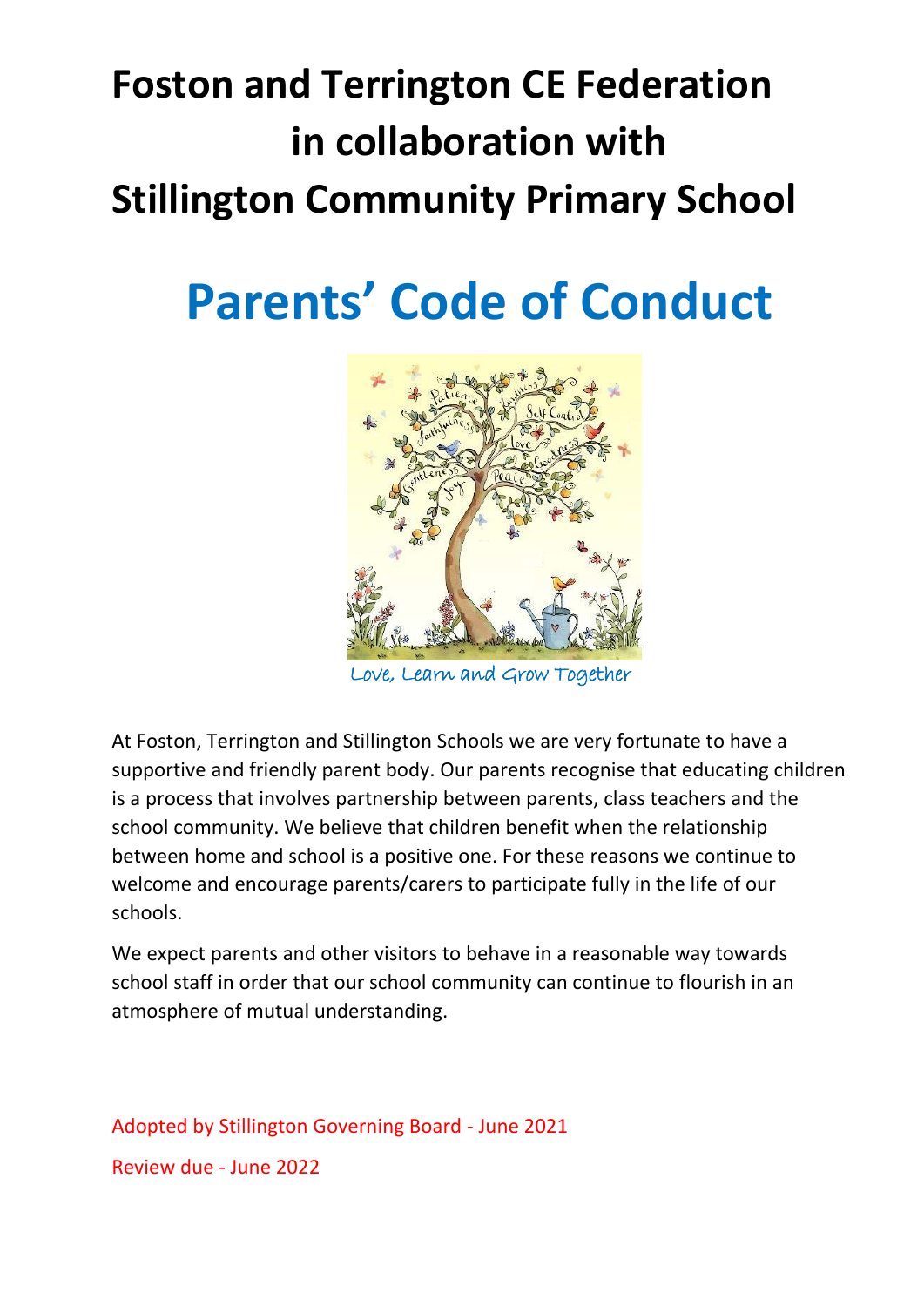## **Guidance**

We expect parents, carers and visitors to:

- Respect the caring ethos of our school
- Understand that both teachers and parents need to work together for the benefit of their children.
- Demonstrate that all members of the school community should be treated with respect and therefore set a good example in their own speech and behaviour.
- Seek to clarify a child's version of events with the school's view in order to bring about a peaceful solution to any issue.
- Correct own child's behaviour especially in public where it could otherwise lead to conflict, aggressive behaviour or unsafe behaviour.
- Approach the school to help resolve any issues of concern.
- Avoid using staff as threats to admonish children's behaviour

#### **Behaviour**

In order to support a peaceful and safe school environment, where all can flourish, this policy outlines the steps that will be taken where parents' behaviour is unacceptable.

Types of behaviour that are considered serious and unacceptable, and will not be tolerated -this is not an exhaustive list but seeks to provide illustrations of unacceptable behaviour:

- Shouting and/or swearing at school staff, either in person or over the telephone.
- Physically intimidating a member of staff e.g. standing very close to him/her
- The use of aggressive hand gestures e.g. pointing in faces, two fingers raised
- Threatening school staff
- Abusive or threatening e-mails or text/voicemail/phone messages or other written communication
- Shaking or holding a fist towards another person
- The use of physical aggression towards another adult or child. This includes physical punishment against your own child on school premises.
- Approaching someone else's child in order to discuss or chastise them because of the actions of this child towards their own child. (Such an approach to a child may be seen to be an assault on that child and may have legal consequences).
- Defamatory, offensive or derogatory comments regarding the school or any of the pupils/parent/staff, at the school on Facebook or other social media sites - See Appendix 1.
- Racist, homophobic or sexist comments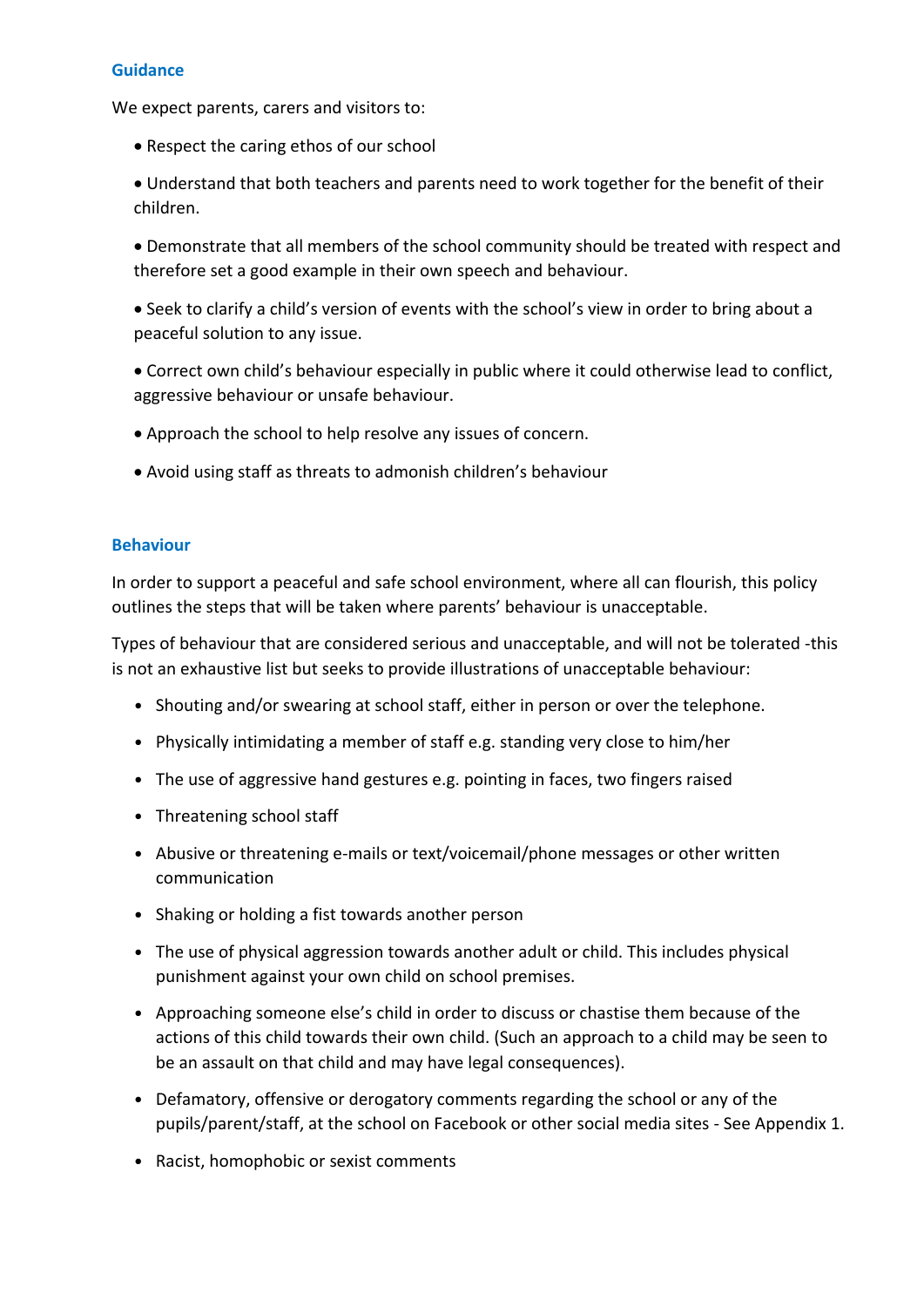- Breaking the school's security procedures
- Dogs being brought on to school premises

#### **Procedure**

Serious unacceptable behaviour will result in North Yorkshire County Council and the Police being informed of the incident. When a parent or member of the public behaves in an unacceptable way towards a member of the school staff, the headteacher or appropriate senior staff will seek to resolve the situation through discussion and mediation. If necessary, the school's complaints procedure should be followed. Where all procedures have been exhausted, and aggression or intimidation continue, or where there is an extreme act of violence, the Headteacher may ban a parent or carer from the school premises for a period of time, subject to review.

In the case of a ban, the following steps will be taken:

- The parent will be warned, in writing, that s/he is banned from the premises, subject to review, and what will happen if the ban is breached, e.g. that an injunction may follow.
- Where an assault has led to a ban, a statement indicating that the matter has been reported to North Yorkshire County Council and the Police will be included.
- The Chair of Governors will be informed of the ban.
- Where appropriate, arrangements for pupils being delivered to, and collected from the school gate will be clarified.

We trust that parents and carers will support the school with the implementation of this policy and expect that parents would make all persons responsible for collecting their children aware of this policy.

## **Appendix 1 - Inappropriate use of Social Network Sites**

Social media websites are being used increasingly to fuel campaigns and complaints against schools, Headteachers, school staff, and in some cases other parents/pupils.

The Governors of Foston and Terrington Federation and Stillington School consider the use of social media websites being used in this way as unacceptable and not in the best interests of the children or the whole school community. Any concerns you may have about school must be made through the appropriate channels by speaking to the class teacher, the Headteacher or the Chair of Governors, so they can be dealt with fairly, appropriately and effectively for all concerned.

In the event that any pupil or parent/carer of a child being educated at our schools is found to be posting libellous or defamatory comments on Facebook or other social network sites, they will be reported to the appropriate 'report abuse' section of the network site. All social network sites have clear rules about the content which can be posted on the site and they